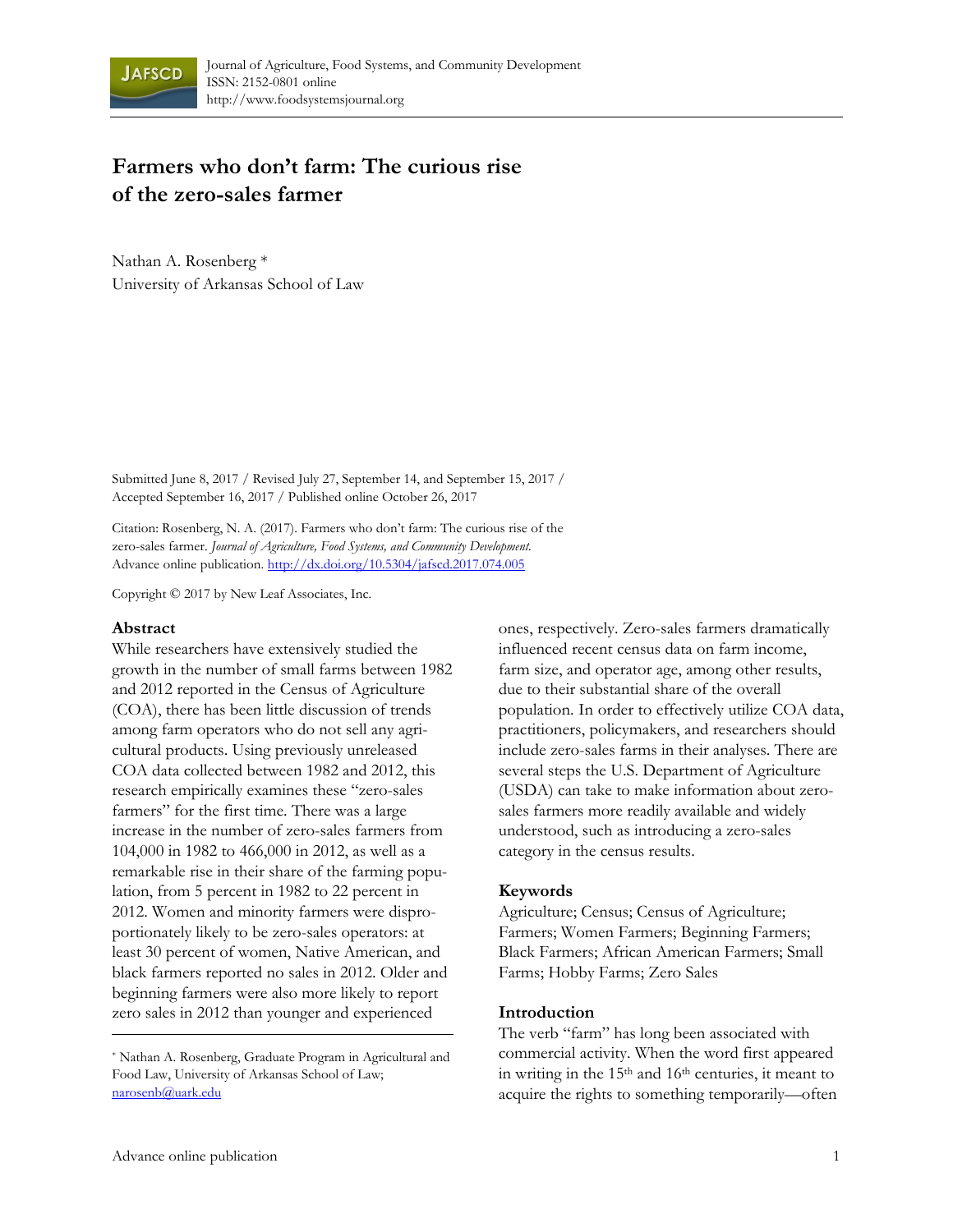but not exclusively land—for a fixed payment or, inversely, to assign one's property rights to another temporarily in exchange for a fixed payment, a meaning which has survived in the contemporary phrase "to farm out" (*Oxford English Dictionary Online*, 2017). Thus, when Richard II says that he is "enforc'd to farm our royal realm" to raise revenue in Shakespeare's *King Richard the Second* (Shakespeare, 1623/2012, 1.4.45), he means that he must rent or lease out the land, not that he must use it for agricultural production (*Oxford English Living Dictionaries Online*, n. d.). It was not until the early 19th century that the word began to be used in recorded speech to refer to the cultivation of one's own land (*OELD Online*, n. d.).

 Today, the Oxford American College Dictionary defines the verb "farm" as to "make one's living by growing crops or keeping livestock" (*OELD Online,* n.d.). While there is widespread awareness that many farmers today cannot or do not make a living from farming, it is still generally regarded as an act conducted for income. The Census of Agriculture (COA) appears to adopt this view, defining "farm" as "any place from which [US]\$1,000 or more of agricultural products were produced and sold, or normally would have been sold, during the year" (USDA, National Agricultural Statistics Service [USDA NASS], 2014a, Appendix A, 1). In recent years, however, after significant changes in COA methodology and implementation, the census has reported rapid increases in the number of zero-sales farms—farms that do not sell any agricultural products.

 Conducted every five years, the COA is the most comprehensive government survey of any industry in the country. It is used by policymakers, advocacy organizations, academics, and others to understand economic and demographic characteristics of the country's farms, and to develop, implement, and evaluate programs and policies. Despite its prominence, a number of researchers have argued that COA counts of minority, women, and small-scale farmers are inaccurate. An analysis of Georgia tax digests, which provide a more complete account of land ownership than the COA, estimated that the 1920 census undercounted black-owned farmland in Georgia by about 27 percent and the 1959 census by about 49 percent

(Fisher, 1978). Spot checks made in North Carolina and Mississippi after the 1969 COA suggested that the census may have undercounted black-owned farmland by as much as 30 percent (Salamon, 1976). A study of black farmers in a Mississippi Delta county concluded that while the 1997 COA was more accurate than previous censuses, it nonetheless excluded 27 percent of the black farmers surveyed in the study because they sold less than US\$1,000 in agricultural products and thus did not meet the COA definition of farmer (Wood & Gilbert, 2000). While most studies of undercounting are of black farmers, researchers have also found that women and other minority farmers have been undercounted. Until 2007, the COA counted all farms within each Native American reservation as a single farm, which led to severe undercounts (Bartecchi, 2009; USDA NASS, 2009).1 Women operators are disproportionately more likely to operate small-scale farms (Sachs, Barbercheck, Braiser, Kiernan, & Terman, 2016), which has contributed to their being undercounted in the COA.

 The COA has become more accurate in recent years, but this has masked real trends in the number of farms. When the USDA statistical division, the National Agricultural Statistics Service (NASS), replaced the Census Bureau as the administrator of the COA in 1997, the survey became more accurate (Gilbert, Sharp, & Felin, 2002). Gilbert, Sharp, and Felin argue that this improved accuracy created a "false 'trend,'" in which the number of black farmers appeared to stabilize or even increase, although the actual number likely decreased in the 1990s (Gilbert et al., 2002, p. 5). Changes made to COA sampling procedures in 2002 increased the number of small-scale farms (as measured by sales) reported in the census, skewing COA averages (Duffy, 2008). As discussed below, changes to the COA adjustment methodology were also implemented in 2002, and then again in 2012, further

<sup>1</sup> USDA conducted a pilot project during the 2002 COA to collect and publish data on individual farms and ranches on Native American reservations in Montana, North Dakota, and South Dakota (USDA NASS, 2004). Data on farms and ranches on reservations in other states were not collected, however.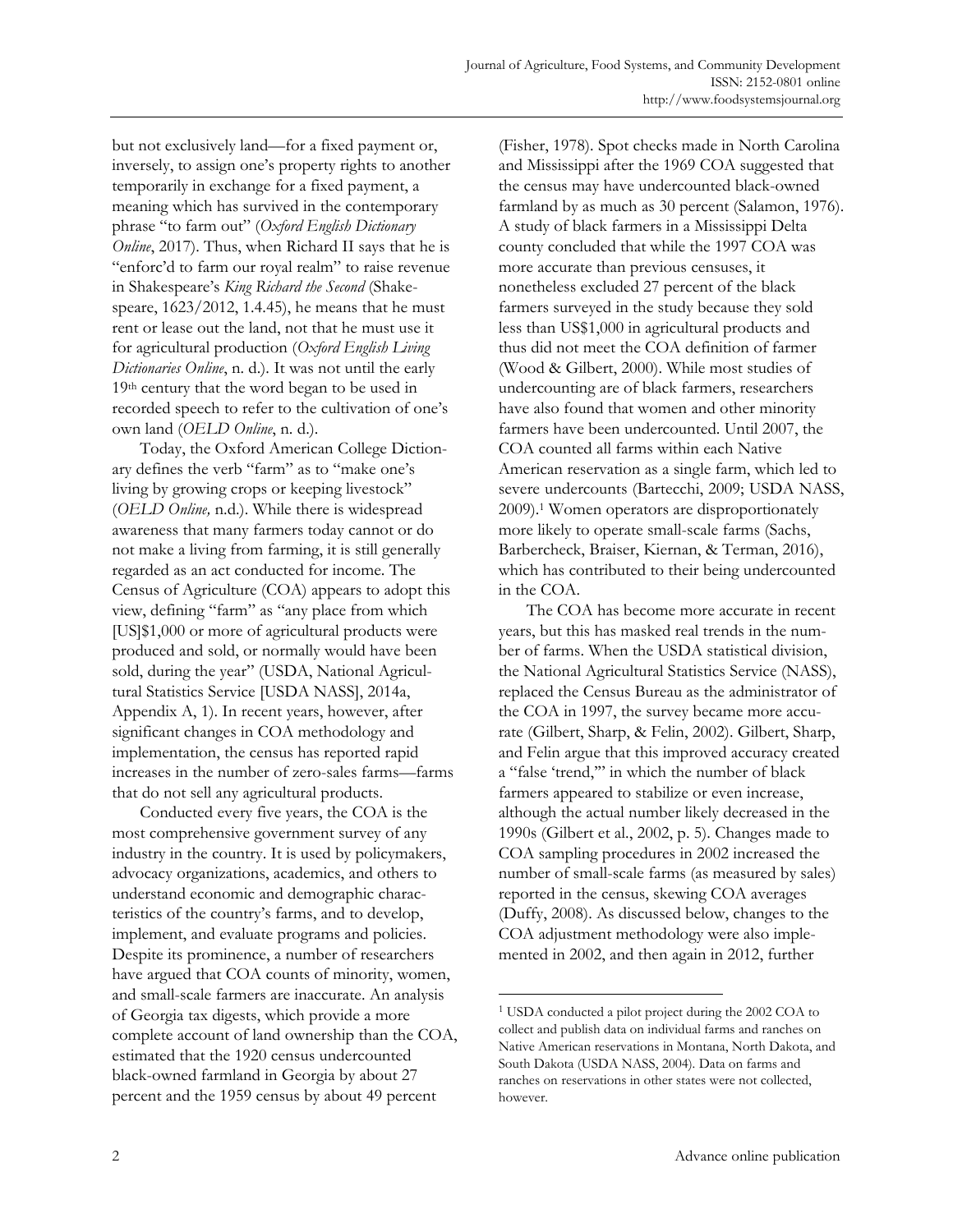increasing the number of minority, women, and small-scale farmers reported by the census. While Gilbert, Sharp, and Felin limited their discussion to black farmers, the same "false 'trend'" appears to exist for other groups disproportionately likely to operate small-scale farms. A 2013 USDA report on women farmers compared COA data from 1982 and 2007 and found that zero-sales farms had increased fivefold—almost twice as fast as any other sales class during that period (Hoppe & Korb, 2013). The authors also found that almost 60 percent of the increase in women farmers between 1982 and 2007 was due to the growth of zero-sales farms (Hoppe & Korb, 2013).

 This article builds on previous research by demonstrating the important role that zero-sales farms have played in recent COA trends. The rapid growth of zero-sales farms counted in the census has had a sizable impact on COA results, particularly on income averages, and on data on women and minority farmers. Prior to this article, however, data on zero-sales farmers were generally unavailable, making it difficult to assess the impact of those farms on census results. This article provides an in-depth evaluation of data on zero-sales farms for the first time.

# **Data Sources**

After initially withholding the data due to confidentiality concerns, NASS provided the author with the total number of principal operators reporting zero sales for each of the seven censuses conducted between 1982 and 2012.In addition, NASS released data to the author from the 2012 COA on the following characteristics of principal operators with zero sales: race, ethnicity, and gender identity; age; and years of operator experience.2

 A literature review found that the USDA has only released data on zero-sales farms twice prior to this article. A 1951 USDA Bureau of Agricultural Economics paper on operator income included the number of zero-sales farms counted in the 1945 COA and a smaller survey conducted in 1947 (Koffsky & Lear, 1951). Its results are

briefly discussed below. As mentioned above, a 2013 report by the successor to the Bureau of Agricultural Economics, the USDA Economic Research Service, also included data on the number of zero-sales farms by gender in the 1982 and 2007 censuses (Hoppe & Korb, 2013).

# **Results**

The following section shows the total number of principal operators with zero sales for each COA between 1982 and 2012, and discusses how changes in the COA contributed to the recent rise of zero-sales operators, with an analysis of demographic characteristics of zero-sales operators in the 2012 COA across the three broad categories stated above.

 *Historical Trends:* Between 1982 and 2012, the number of principal operators with zero sales rose considerably, as did their share of the farming population. A 1951 Bureau of Agricultural Economics paper on operator income, which included the percentage of farms reporting zero sales in 1945 and 1946, found that the share of principal operators in the COA with zero sales was much lower in the mid-20th century than it is today. In 1945, the first year for which data are available, zero-sales farmers accounted for 9 percent of all farmers (Koffsky & Lear, 1951). A follow-up sampling survey conducted by the Bureau of Agricultural Economics in January of 1947 found that 7.4 percent of farmers reported zero sales in 1946 (Koffsky & Lear, 1951). Although changes in sample size and methodology may account for some of the difference between the 1945 and 1946 results, the number of zero-sales farms reported in the 1945 COA may have also been abnormally high due to the wartime exodus of farmworkers and farmers into the military and industrial front (Carpenter, 1997).

 In 1982, the next year for which data are available, zero-sales farmers made up 5 percent of all operators. Their share of the farming population changed little over the next 10 years: the 1992 COA reported 108,000 zero-sales operators, making up almost 6 percent of the total. This share rose to 9 percent in 1997, however, and by 2002, the COA included 449,000 zero-sales operators— 21 percent of the total farming population. As

<sup>2</sup> The data are available from the author by request. They can also be retrieved from the NASS Data Lab by requesting special tabulations 23377 and 23378.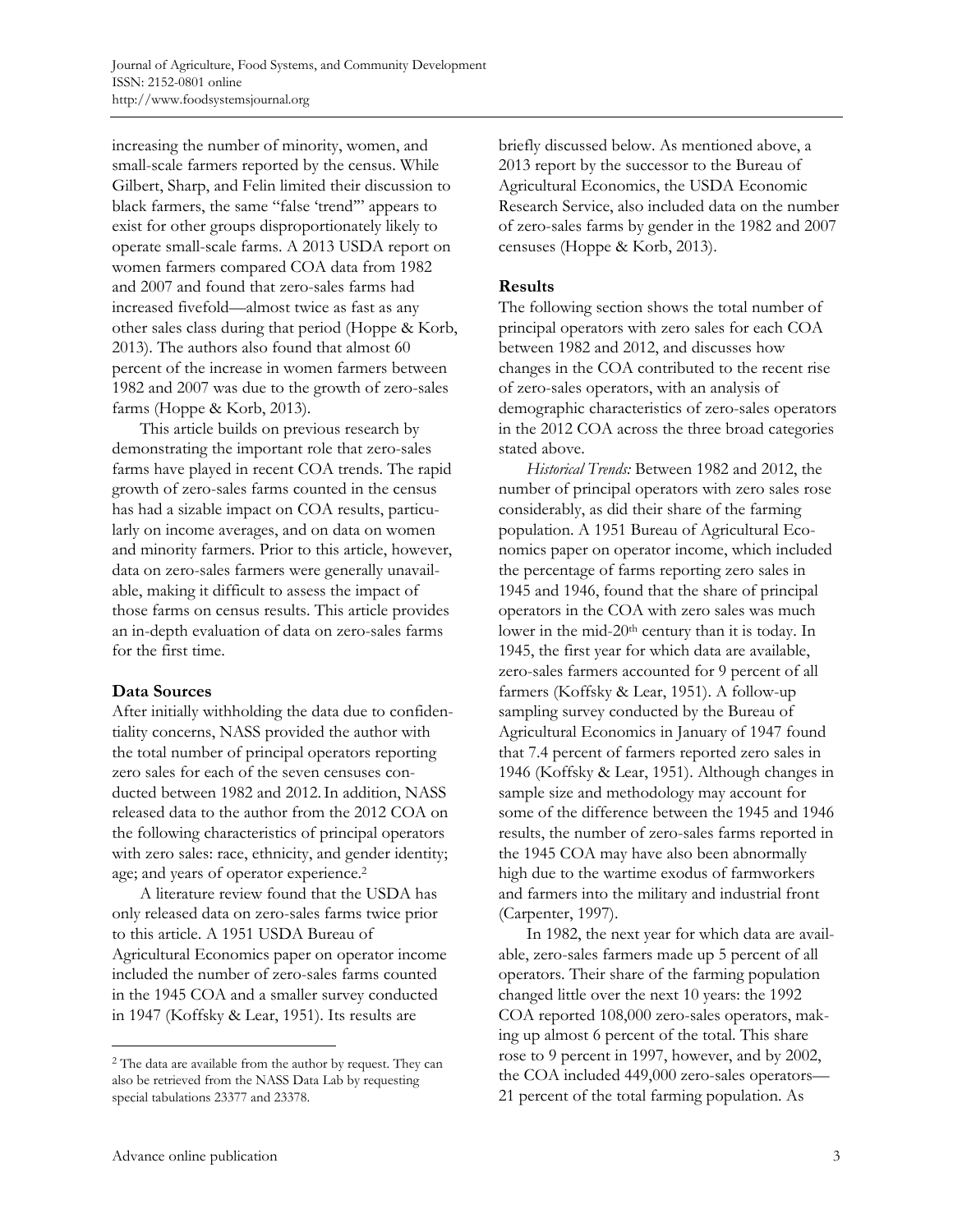shown in Figure 1, the censuses in 2007 and 2012 reported similar totals. The 2012 COA reported 466,000 zero-sales operators, which accounted for 22 percent of all principal operators.

 The dramatic increase in zero-sales operators is due in part to changes made to the COA's adjustment methodology beginning in 2002. In contrast to decennial census results, COA data are adjusted after the enumerative count. The USDA uses sampling surveys and other methods to establish estimates on census-eligible properties that were either not counted or miscounted, and then adjusts the data accordingly.

 Prior to the 2002 COA, the USDA only adjusted data for nonresponses. The agency used databases, surveys, and, occasionally, telephone calls and in-person visits to estimate the characteristics of farm operators that failed to return census forms (USDA, NASS, 1999, Appendix C). These estimates were then used to modify collected data, increasing COA accuracy. As a result, a significant number of the farms reported in the census results never actually filled out a census form. In 1997, for example, 12 percent of the farms included in the final census report were added to adjust for nonresponses (USDA NASS, 1999, Appendix C).

 The USDA added a new element to their adjustment methodology for the 2002 COA. In addition to accounting for nonresponses, the USDA began making "coverage adjustments" adjustments intended to account for farms it had missed (USDA NASS, 2004, Appendix C).3 About 30 percent of the farms in the 2002 COA were added in the adjustment phase: 12 percent for nonresponses and 18 percent for the coverage adjustment (USDA NASS, 2004, Appendix C). Similarly, 31 percent of the farms in the 2007 COA were added in the adjustment phase (USDA NASS, 2009, Appendix A). In 2012, the USDA added a third component to the adjustment phase: misclassification. The misclassification adjustment

modifies the data for properties that were mistakenly classified as farms or nonfarms (USDA NASS, 2014a, Appendix A). As a result, the percentage of farms reported in the COA that was due to adjustments rose to 35 percent, with 16 percent of the total added to account for nonresponses, 12 percent from the coverage adjustment, and 6 percent due to misclassification (USDA NASS, 2014a, Appendix A).

 As Figure 1 demonstrates, these COA changes coincided with a massive increase in the number of principal operators reporting zero sales. In 2002, when the coverage adjustment was added, the number of zero-sales operators jumped 160 percent from the previous COA in 1997. While we do not know exactly how many of the 277,000 "new" zero-sales operators reported in 2002 were added due to the coverage adjustment—and will not know, unless the USDA releases these data—we do have such data for operators with sales below US\$1,000. As a result, we can calculate how many were added due to changes in adjustment methodology. This is significant since the <US\$1,000 sales category largely comprises principal operators with zero sales: almost 80 percent of the farmers in this category were zero-sales operators in 2002.

 Figure 2 shows the total number of principal operators with sales below US\$1,000 from 1982 to 2002. Then, from 2002 to 2012, it shows the number of principal operators with sales below US\$1,000 both with the coverage adjustment and without it (operators added due to the misclassification adjustment are included in the coverage adjustment category). As Figure 2 indicates, the number of principal operators in the <US\$1,000 sales category would have increased considerably regardless of whether the coverage adjustment was added. In 2002, for example, there would have been an additional 107,000 principal operators even without the coverage adjustment. Thus, while coverage adjustment explains much of the increase in farms with sales below US\$1,000—up to 64 percent of the category's growth in 2002—it was not the only factor. Other possible factors are discussed in the subsequent section.

 *Race, Ethnicity, and Gender:* In 2012, zero-sales operators were disproportionately likely to be minority and women. Among the racial and ethnic

<sup>&</sup>lt;sup>3</sup> The term "coverage adjustment" can refer to adjustments for various things, such as overcoverage, undercoverage, and errors. I follow NASS's practice here of using the term to refer to adjustment for farms that were not counted in the census but should have been.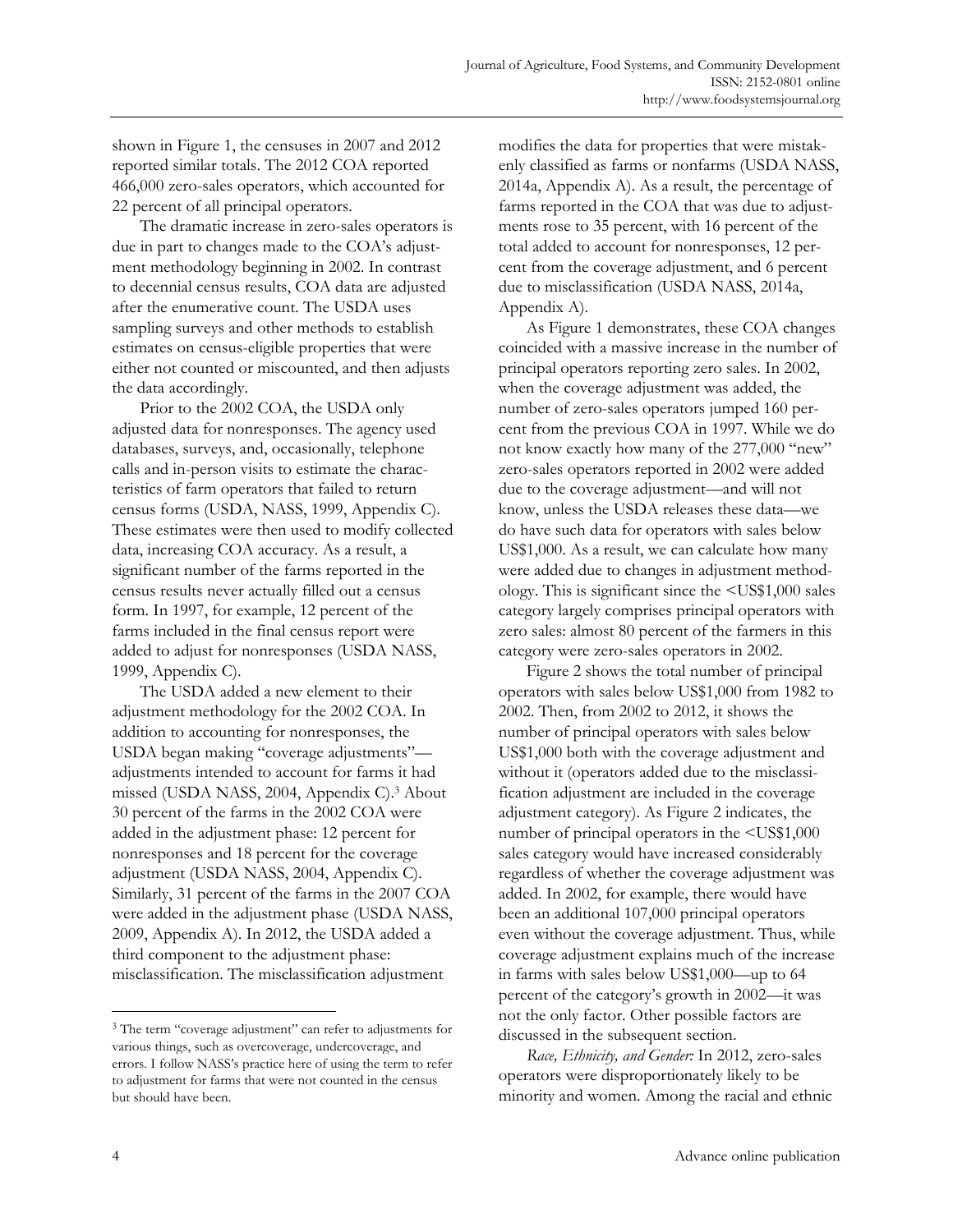

Figure 1. Number of Principal Operators with Zero Sales, 1982–2012

Figure 2. Number of Principal Operators with Sales Below US\$1,000, 1982–2012

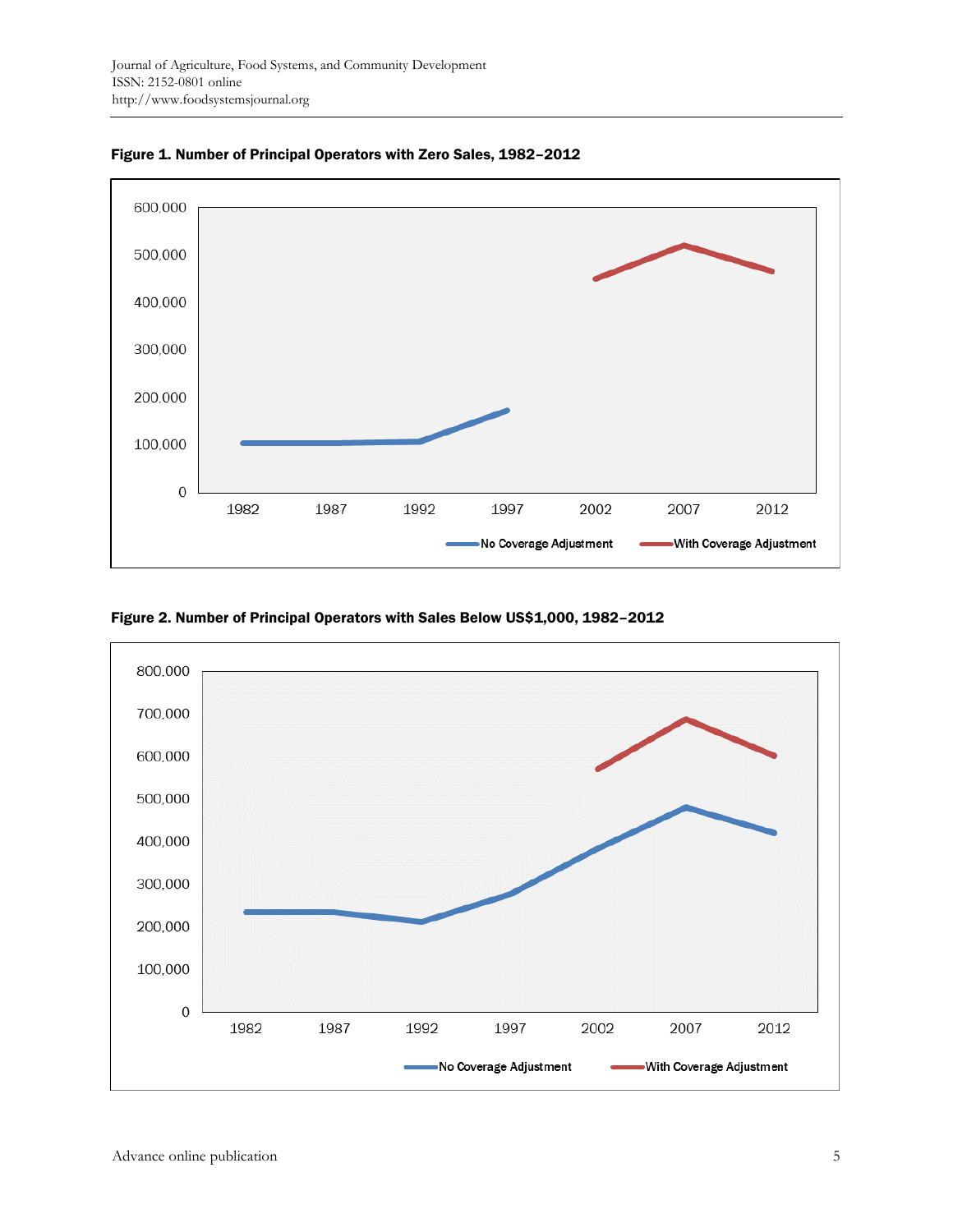groups included in the COA, Native Americans were the most likely to be zero-sales operators (32%), followed by blacks (30%), Hispanics (26%), operators reporting more than one race (23%), and whites (22%) (Table 1).4 A significant share of Pacific Islander (24%) and Asian (12%) principal operators were also classified as zero-sales operators; however, there were too few principal operators from each

group in the COA for the results to be statistically reliable. Among all the ethnic, racial, and gender groups included in the COA, women principal operators were the most likely to report zero sales (35%), while male principal operators were the least likely (20%).

 *Age:* The share of principal operators reporting zero sales rises dramatically with age (see Table 2). The percentage of zero-sales operators in the oldest age group (29%), for example, was more than twice the percentage of zero-sales operators in each of the two youngest age groups (13%).

 *Years of Experience:* Beginning farmers were slightly more likely to report zero sales than

principal operators with a decade or more of experience. Approximately 24 percent of principal operators with less than 10 years of experience on any farm had zero sales (Table 3). This was true

#### Table. 1. Principal Operators with Zero Sales by Race, Ethnicity, and Gender, 2012

| Race, Ethnicity, or Gender | <b>Number of Principal</b><br><b>Operators with Zero Sales</b> | <b>Percentage of Principal</b><br><b>Operators with Zero Sales</b> |
|----------------------------|----------------------------------------------------------------|--------------------------------------------------------------------|
| <b>Black</b>               | 10,042                                                         | 30%                                                                |
| Hispanic                   | 17.230                                                         | 26%                                                                |
| Multi-Racial               | 2.322                                                          | 23%                                                                |
| Native American            | 12.131                                                         | 32%                                                                |
| White                      | 439.096                                                        | 22%                                                                |
| Female                     | 100.847                                                        | 35%                                                                |
| Male                       | 364.791                                                        | 20%                                                                |
| Total                      | 465.638                                                        | 22%                                                                |
|                            |                                                                |                                                                    |

# Table 2. Principal Operators with Zero Sales by Age, 2012

| <b>Age Group</b>  | <b>Number of Principal</b><br><b>Operators with Zero Sales</b> | Percentage of Principal<br><b>Operators with Zero Sales</b> |
|-------------------|----------------------------------------------------------------|-------------------------------------------------------------|
| Under age 25      | 1.391                                                          | 13%                                                         |
| Ages 25-34        | 13,968                                                         | 13%                                                         |
| Ages 35-44        | 37,487                                                         | 18%                                                         |
| Ages 45-54        | 94.363                                                         | 20%                                                         |
| Ages 55-64        | 134.757                                                        | 22%                                                         |
| Ages 65-74        | 109.001                                                        | 25%                                                         |
| 75 years and over | 74.671                                                         | 29%                                                         |

#### Table 3. Principal Operators with Zero Sales by Years of Experience, 2012

| <b>Years of Experience</b><br><b>Operating Any Farm</b> | <b>Number of Principal</b><br><b>Operators with Zero Sales</b> | Percentage of Principal<br><b>Operators with Zero Sales</b> |
|---------------------------------------------------------|----------------------------------------------------------------|-------------------------------------------------------------|
| Under 5 years                                           | 31.415                                                         | 24%                                                         |
| 5 to 9 years                                            | 60.756                                                         | 24%                                                         |
| 10 years or more                                        | 373.467                                                        | 22%                                                         |

both for principal operators who began farming after the 2007 COA (those with under five years of experience) and for principal operators who began farming between the 2002 and 2007 censuses (those with five to nine years of experience). By contrast, 22 percent of farmers with 10 years or more of experience reported zero sales.

# **Conclusions**

The dramatic growth of zero-sales farms reported in the COA has several important implications.

<sup>4</sup> Although the COA asks farm operators if they are of "Spanish, Hispanic, or Latino origin," it does not treat Hispanic or Latino as a racial category. As a result, Hispanic farmers are identified as multiracial, black, white, or any of the other four other racial categories in the COA in addition to being categorized as Hispanic. See USDA, National Agricultural Statistics Service (2014a, Appendix B).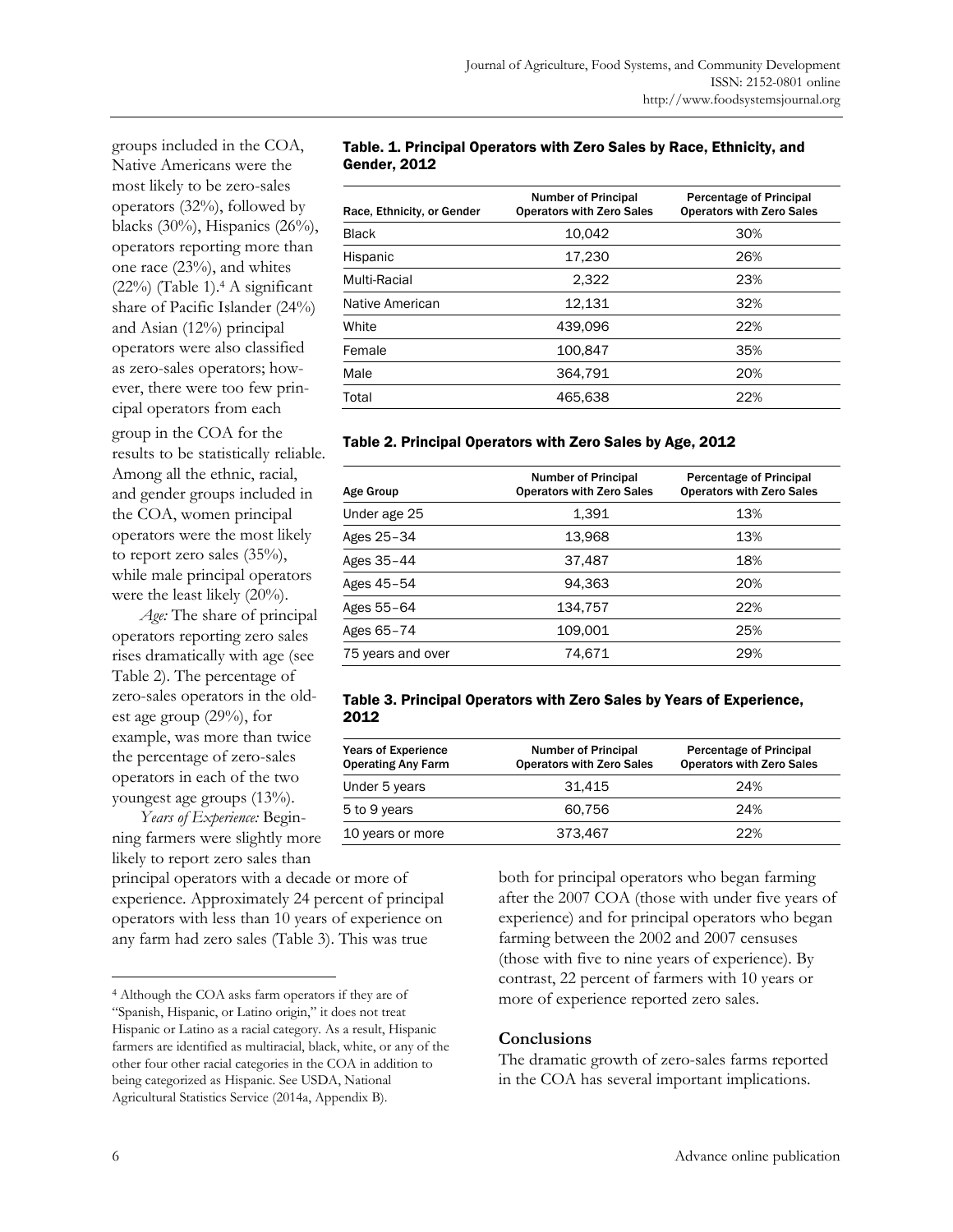Practitioners, researchers, and policymakers should consider the influence of zero-sales farms on any COA data before using it. Programs and policies often target farmers who participate in commercial markets, yet rely on data with zero-sales farms which do not participate in agricultural markets to evaluate their effectiveness. This may not have been a critical issue in 1982 when zero-sales farms accounted for only 5 percent of the total, but today, when they compose 22 percent of all farms, their inclusion has a substantial impact on important quantitative indicators, such as median farm income.

 Zero-sales farms have a particularly significant impact on data regarding minority, women, and beginning farmers, since farmers in these groups are disproportionately likely to be zero-sales operators. In particular, claims that the numbers of minority, women, and beginning farmers have risen since 1997, which are commonly made by the USDA, journalists, and researchers alike (e.g., Harvey, 2016; Raftery, 2011; Sachs et al., 2016; USDA NASS, 2014b) should be re-examined in light of these new data. Further research will be needed to clarify the extent to which COA results for these groups have been affected by changes in COA methodology and implementation, as well as the rise of zero-sales farms.

 The ubiquity of zero-sales farms also calls into question the widespread assumption that most small farms either compete with larger-scale farms or would do so given sufficient resources (e.g., Moyer, 2015; Smith, 2014). While undoubtedly some small farms participate in the same markets as larger-scale farms, almost 40 percent of small farms do not participate in any commercial markets for agricultural products, despite USDA data showing that, on average, small farm households have high levels of wealth (even when farm assets are excluded from the total) and low levels of debt (USDA, Economic Research Service, 2016). Further research should examine the extent to which zero-sales operators engage in agricultural production, their motivations for doing so, and their ability to access the capital necessary to operate a commercial farm.

 As discussed above, changes in COA methodology likely only account for about two-thirds

(64%) of the rise in zero-sales operators since 1997. Research will be needed to identify other possible factors contributing to the rise, such as shifts in land use and changing USDA practices, including its census outreach efforts.

 Finally, the USDA should consider changing its data collection and reporting practices in view of the major role that zero-sales farms play in the U.S. agricultural landscape. Among other actions, the USDA could release additional information about its system for classifying properties with zero sales as farms,<sup>5</sup> include additional questions in the COA on operator goals and household finances, and introduce a zero-sales category in the census results.6 Farms that do not sell products nevertheless can provide their communities with significant environmental, educational, and recreational benefits, among other contributions, thus meriting their inclusion in the COA. By gathering and sharing additional information about these operations, the USDA will allow policymakers, researchers, and practitioners to better understand their distinctive needs, characteristics, and services.

# **Acknowledgments**

 $\overline{a}$ 

The author wishes to thank Bryce Stucki and the JAFSCD reviewers for their comments.

<sup>5</sup> While the USDA definition of a farm has been in place since 1975, it gives the agency significant leeway in interpreting the requirement that a place "sold or normally would have sold" at least US\$1,000 of agricultural goods to qualify as a farm. The USDA currently considers properties to meet this requirement if they demonstrate the potential to produce US\$1,000 in sales from agricultural products, even if they are not actively engaged in agricultural production (O'Donoghue, Hoppe, Banker, & Korb, 2009).

<sup>6</sup> There are currently 15 different sales categories in the COA, ranging from less than US\$1,000 agricultural products sold to US\$5,000,000 or more. If adopted as a sales category, zerosales would be the largest in the census and more than twice the size of the next largest category. See USDA, NASS (2014a, Table 2).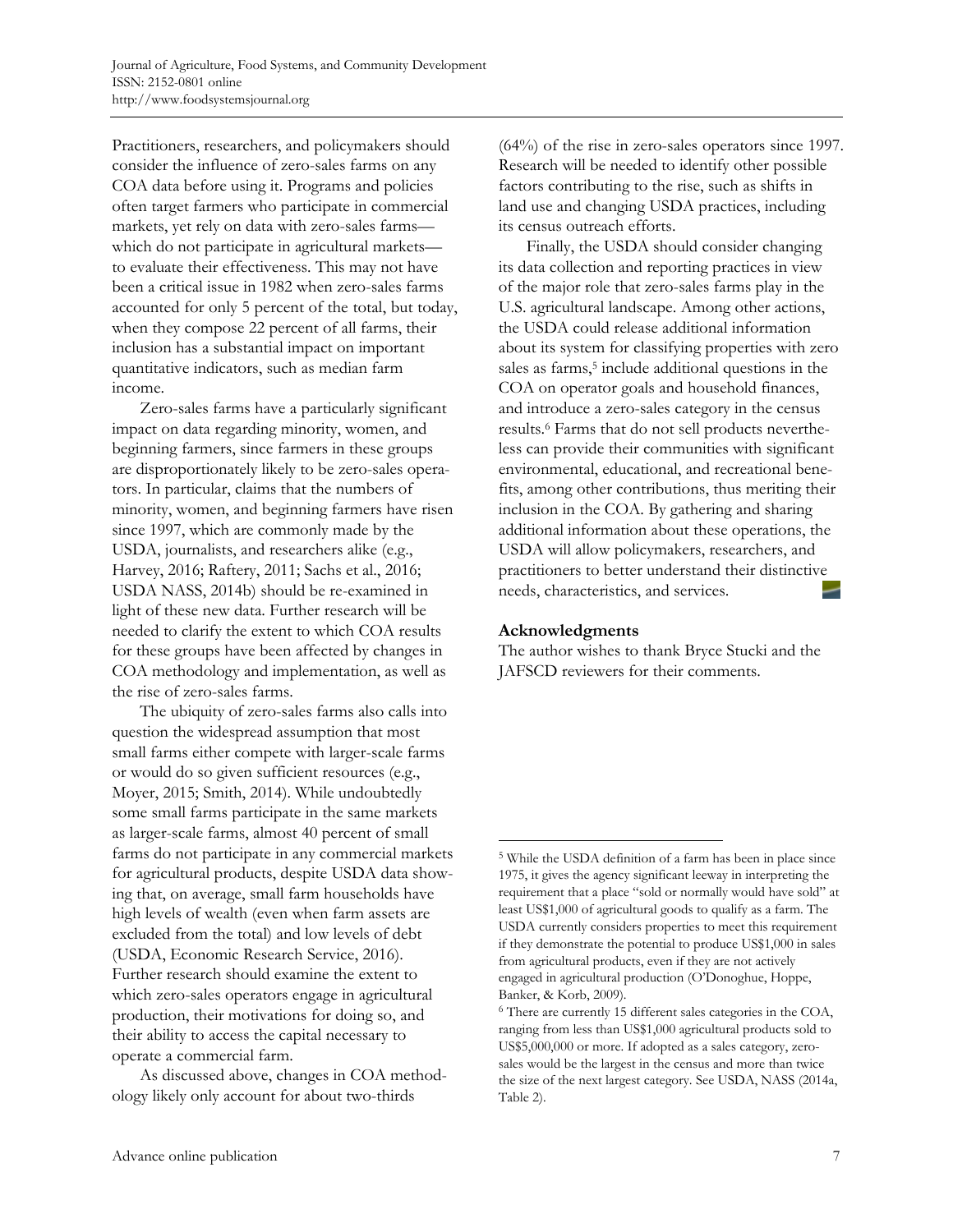#### **References**

- Bartecchi, D. (2009, November 4). USDA misrepresents situation of Native American farmers. Village Earth [Blog post]. Retrieved from https://www.villageearth.org/pages/global-affiliate-network/projects-pineridge-reservation/usdamisrepresents-situation-of-native-american-farmers
- Carpenter, S. A. (1997). "Regular farm girl": The women's land army in World War II. *Agricultural History*, *71*(2), 162–185. Retrieved from http://www.jstor.org/stable/3744245
- Duffy, M. (2008). Appendix: The changing status of farms and ranches of the middle. In T. A. Lyson, G. W. Stevenson, & R. Welsh (Eds.), *Food and the mid-level farm: Renewing an agriculture of the middle* (pp. 257–284). Cambridge, Massachusetts: MIT Press.
- Fisher, J. S. (1978). Rural ownership of land by blacks in Georgia: 1920 and 1960. *Review of Black Political Economy*, *9*(1), 95–107. https://doi.org/10.1007/BF02689539
- Gilbert, J., Sharp, G., & Felin, M. S. (2002). The loss and persistence of black-owned farms and farmland: A review of the literature and its implications. *Southern Rural Sociology*, *18*(2), 1–30. http://journalofruralsocialsciences.org/pages/ [Articles/SRS%202002%2018/2/SRS%202002%2018%202%201-30.pdf](http://journalofruralsocialsciences.org/pages/Articles/SRS 2002 18/2/SRS 2002 18 2 1-30.pdf)
- Harvey, S. A. (2016, July 15). The resurgence of black farmers. Civil Eats [Online newsgroup]. Retrieved from http://civileats.com/2016/07/15/the-resurgence-of-black-farmers/
- Hoppe, R. A., & Korb, P. (2013, April). *Characteristics of women farm operators and their farms* (Economic Information Bulletin No. 111). Washington, D.C.: USDA, Economic Research Service. Retrieved from https://www.ers.usda.gov/publications/pub-details/?pubid=43750
- Koffsky, N. M., & Lear, J. E. (1951). Size distribution of farm operators' income in 1946. In Conference on Research in Income and Wealth (Eds.), *Studies in income and wealth*, vol.13 (pp. 220–264). New York: National Bureau of Economic Research.
- Moyer, J. (2015, February 9). What nobody told me about small farming: I can't make a living. Salon [Online news and opinion group]. Retrieved from

http://www.salon.com/2015/02/10/what\_nobody\_told\_me\_about\_small\_farming\_i\_cant\_make\_a\_living/

O'Donoghue, E. J., Hoppe, R. A., Banker, D. E., & Korb, P. (2009, March). *Exploring alternative farm definitions: Implications for agricultural statistics and program eligibility* (Economic Information Bulletin No. 49)*.* Washington, D.C.: USDA, Economic Research Service. Retrieved from

https://www.ers.usda.gov/webdocs/publications/44357/9671\_eib49.pdf?v=41318

- *Oxford English Living Dictionaries Online*. (n.d.). Farm. Oxford, UK & New York: Oxford University Press. Retrieved from https://en.oxforddictionaries.com/definition/farm
- Raftery, I. (2011, March 5). In new food culture, a young generation of farmers emerges. *The New York Times* (p. A19). Retrieved from http://www.nytimes.com/2011/03/06/us/06farmers.html
- Sachs, C. E., Barbercheck, M. E., Braiser, K., Kiernan, N. E., & Terman, A. R. (2016). *The rise of women farmers and sustainable agriculture*. Iowa City: University of Iowa Press.
- Salamon, L. M. (1976). *Land and minority enterprise: The crisis and the opportunity.* Washington, D.C.: Office of Minority Business Enterprise. Retrieved from https://eric.ed.gov/?id=ED139852
- Shakespeare, W. (2012). *King Richard II.* (G. L. Kittredge, Ed.). Newburyport, Massachusetts: Focus Publishing. (Original work pub. 1623.)
- Smith, B. (2014, August 9). Don't let your children grow up to be farmers. *The New York Times* (p. SR5). Retrieved from https://www.nytimes.com/2014/08/10/opinion/sunday/dont-let-your-children-grow-up-to-be-farmers.html?\_r=0
- U.S. Department of Agriculture, Economic Research Service [USDA ERS]. (2016). *Principal farm operator household finances, by ERS farm typology* [Table]. Retrieved from https://www.ers.usda.gov/webdocs/DataFiles/48870/table02.xls?v=42704
- USDA, National Agricultural Statistics Service [USDA NASS]. (1999). *1997 Census of Agriculture*. Retrieved from http://agcensus.mannlib.cornell.edu/AgCensus/censusParts.do?year=1997
- USDA NASS. (2004). *2002 Census of Agriculture*. Retrieved from http://agcensus.mannlib.cornell.edu/AgCensus/censusParts.do?year=2002